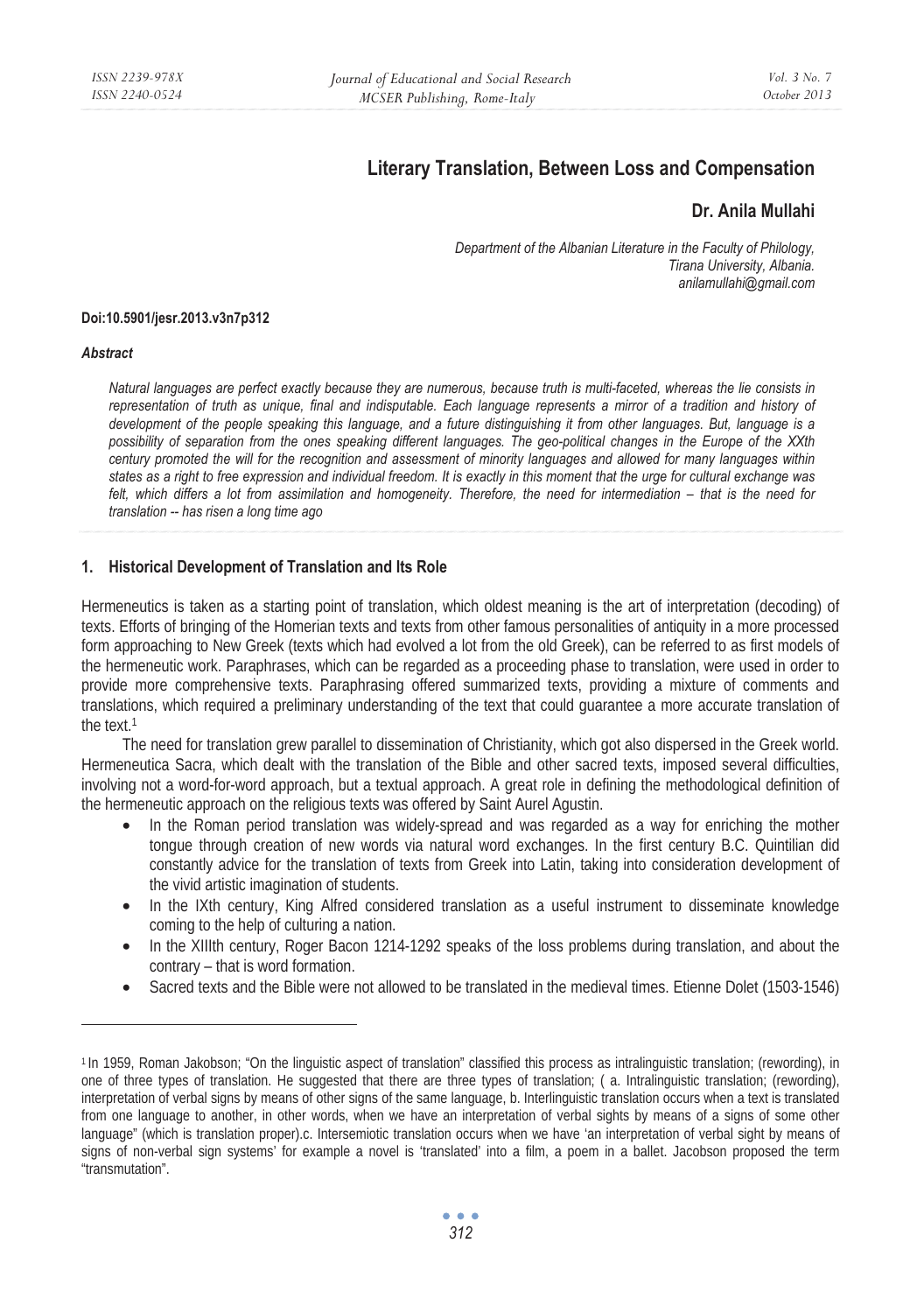was tortured and hanged as a heretic due to the pretentious deliberate mistakes in translating Platon's dialogues, a mistake related to the distrust in the undeath of the spirit, which in fact derived from Platon being a pagan.

- At the renaissance period, translation is no longer a second-hand activity, but a primary issue and was transformed into a state and religion issue.
- In the XVII- XVIIIth century, writers turned their eyes to antiquity, augmenting the translation volume. R. Descartes, Alexander Pope, J. W. Goethe value translation and the way who it was realized.
- In the Romanticism area, when creativity did almost become a mystic art, there was a sparking individuality amongst opinions regarding translation as a thinking process, but there were also people thinking that translation was a mechanical work. For instance, Shell considered translation as an activity of a lower importance than the activity of a poet.
- Even in the second half of the XIXth century, translators were again seen as a means to communicate to the reader when the original talks could not be understood. Thus, translation was no longer considered as a means for enriching the mother language. It is enough to recall Henri Longfellow (1807-1881), who was of the opinion that the translator was not a poet, nor a commentator, but a mere technical worker.
- It was only in the first half of the XXth century that translation started to be regarded as an inter-disciplinary science.

In the current conditions, when boundaries have become totally and entirely administrative, communication has not become a pragmatic need, but a spiritual need. The number of people speaking more than a language has risen, but, no one can be proficient in all languages. As frequently as we run across something not belonging to the national literature, we come across the translation role, but we hardly mention it. It is infrequent that we appraise the translation of a book when the translated book seems nice to us. "During the reading process of works of foreign authors, the translator is a third person staying in the shadow and shedding light. A light, which is similar to the candles' light. In fact, it is the flakes of this discreet light enlightening communication between the author and the reader. It is light that is the quality of these flakes, the one that realizes a good and much-longed-for communication" (Marashi, 1996).

Albanian is spoken by a relatively small population; therefore, the number of people intercommunicating making use of this language is limited. The first translation known in Albanian is the "Messhar" of Gjon Buzuku, dating back in 1555. Messes documented in Albanian were product of the work of church servants, who, by translation in the mother tongue of some sacred pieces of writings tried to serve distribution of the religion and use of the national language.

In 1944-1990, the possibility of getting to know authors of world literature was very limited. The overwhelming part of the writers of the world literature, in particular, the writers of the XXth century, and more specifically authors of Western counties and of the U.S. literature did not allow for translation of their work, nor were they allowed to be disseminated in their original languages in the territory of Albania. Only some writers were translated at this period, who, in most of cases were Russians or writers that belonged to the previous centuries -- that is translation was allowed only for non-contemporary writers.

There were not a few cases when a translated book back then did not have the name of the translator because of the unimportance attached to the translator's job, and mainly because of the political dislikes attached to certain translators.

After the '90s, collapse of communism in Albania offered more space for inter-human communication and, thereof, inter-literary communication. At the beginning of the '90s, there was a huge wave of individuals trying to do translations and offering translations of various levels. Lack of tradition and ignorance about the profession of translation led to circulation of badly translated or highly disputable (translated) books in Albania in the period from 1990-2000. Plagiarism was also highly present. The ones dealing with translation were quite often people having a very good command of the foreign language, but not a good command of the grammatical structures and lexical wealth of the mother tongue. Sometimes, they had a very good command of the source language and of the target language, but knew nothing of the translation technique and specificities of the art of translation.

Most frequent translations are the ones resulting from the languages belonging to the same family or branch of families, because of the similarities existing between such languages. Albanian belongs to the Indo-European languages, but is a special branch of such languages, characterized of great and unrepeatable peculiarities. Peculiarity of the Albanian language is an urge for the necessity of translation of written texts into Albanian.

Every translator from Albanian or into Albanian is required to have a very good mastery of the features and specificities of each language vis-à-vis other languages. Language is a living instrument, which changes, improves in parallel to the spiritual and the technical development of the people/s speaking it and represents unrepeatable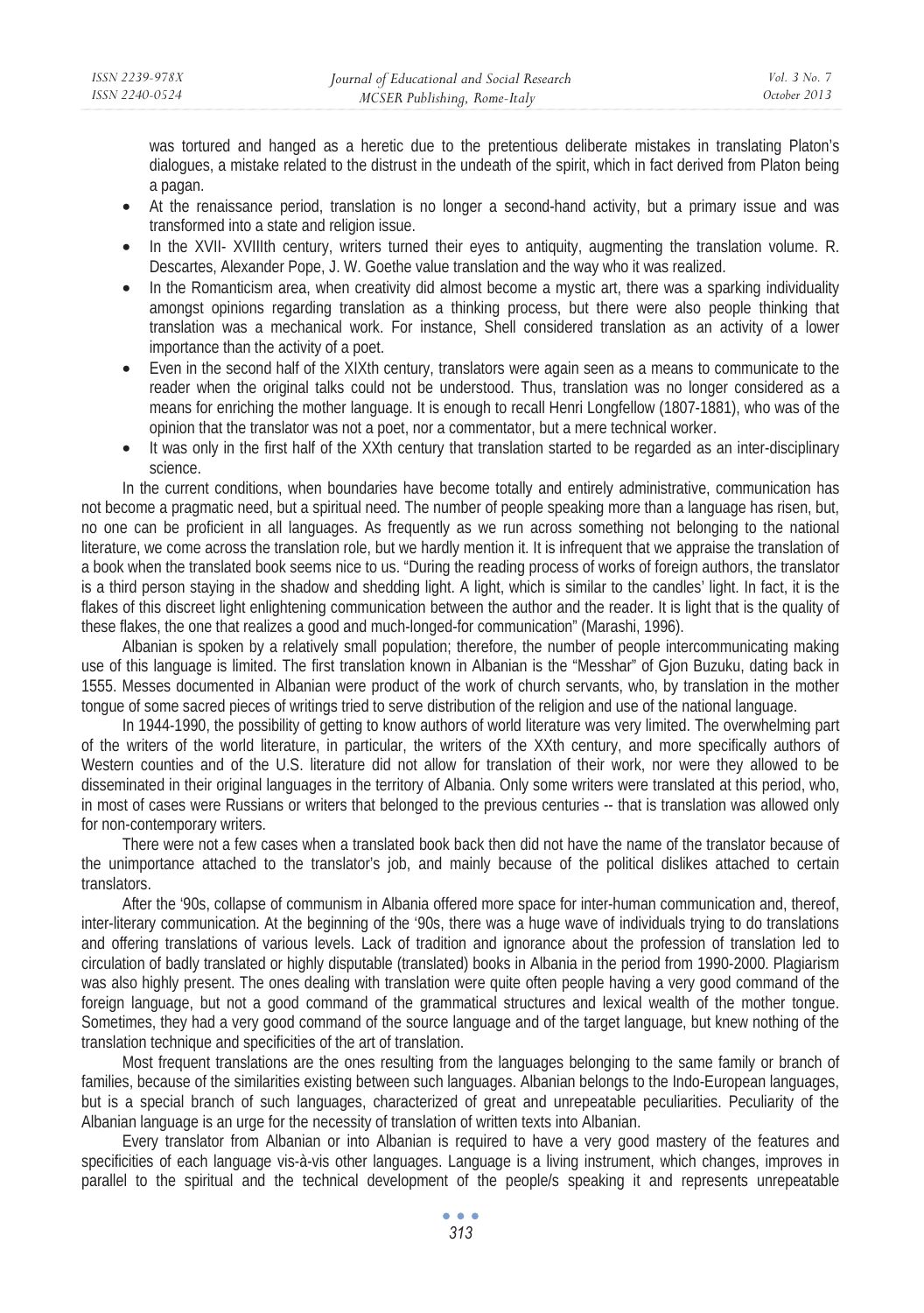peculiarities. If people do not talk the same language, they do not understand one-another, and if they fail to understand one-another they would be missing a huge opportunity (that is socializing). People are social human beings, and the wider the communication is, the more social people would become. Translation facilitates communication and undertakes the responsibility to overcome the separating role of linguistic diversity.

*"Translation performs such a task by expressing the same thing in a different language. This is the basic anatomy of the translation process, related to accurate understanding of the notions of equivalence and identity. This anatomy obligates the translator to have a profound mastery of his/her own language, with the purpose of finding accurate equivalents for expressing exactly the same thing denoted in the other language" (Marashi 1996).* 

Translation undertakes to ensure intermediation between the departing language, that is the language of the original, and the destination language, that is the language of the translated document. Given that the translator deals with the final text of another person (author), he has to be loyal to the original text. But, we should also highlight that a translator's job is not mechanical, but he is, instead, an interpreter of the author of the original text. In conditions when one word has more than one meaning, in the conditions when a word can be replaced by many other words, by way of establishing synonymic networks, the translator plays the role of an artist in choosing the exact words, forms and styles that would best serve the ultimate purpose – that is representation of the original text.

The translator finds an in-between position between loyalty and understanding and freedom of choosing the right wording. Umberto Eco in Experience in translation draws on his substantial practical experience and he convincingly demonstrates that translation can express an evident deep sense of a text even when violating both lexical and referential faithfulness (Eco, 2001).

Trying to do the best possible with the text, the translator tries not to touch the artistic level of the original text, and manages to do so by, first, trying to have as little loss possible in the course of translation, and by, second, compensating the loss with his creative capacities. In the history of translation this is normal, but the translators should be conscious about not considering themselves "co-authors". There are translations that splendidly enrich the target language and that, in few cases, considered as miracles by many, manage to say more (in other worlds, provide richer texts in the target language) than in the original texts. But, in fact, these translations are usually valuable in themselves as original works of art, and not as version of a source text. A translation that manages "to say more" might be an excellent piece of work in itself, but it is not a good translation (Eco, 2001). The translator does not have to use his liberty, unless for reasons related to better putting to the fore of the idea/message of the author.

Often times, when discussions are held on the specificity of translations of the literary texts, they say that it is needed for the translator to establish an intimate relation with the text subject to translation and penetrate in the world of feelings of the poet. One should have the spirit of a poet to be able to translate an artistic work

*The artistic translation is a cell shaped not in the biologist's or a chemist's lab, but in the poet's spirit lab, in the eyes' tear, in the spirit breath and in the blood, first emerging from heart, and then transformed in the energy of the pen, - this is how Kokona, one of the greatest translators of Albania writes (Kokona, 2003).* 

It is often said that translation of an artistic works is facilitated a lot by translation by a person who is himself a writer. In the world literature and in the Albanian literature, there are many cases when writers are translators as well, such as Goethe, Mallarmè, Baudelaire, L. Poradeci, Fan Noli, Ismail Kadare, Mitrush Kuteli, etc. Whereas in the case of translation from writers, a remarkable feature is that usually translators prefer to translate works from which they identify something from themselves. For instance, the greatest Albanian lyric poet Hajnen, the greatest Albanian writer known for bringing the behavior of tragedy and universality of feelings in his work, has translated Eskilis. Similarity, a similar writing style of the translator with what he/she translates is not an indispensable condition, because a real translator can translate even something not falling part of his/her style, as long as he/she enters in the depth of the spirit and of the sensuality of the author.

The relationship between the writer and the translator has always caused controversies. The history of literary developments has shown great translators have proven to be not great writers and the vice-versa. W. Benjamin says: "Given that translation is a special form of creation, the task of the translator can also be regarded as special and clearly separated from the task of the poet. The task of the translator is to find the appropriate intention in the target language, so that this intention gives the spirit of the original" (Benjamin 1998, [1923]:56). When he writes, the writer is totally and entirely spontaneous, free, unreachable, whereas the translator is limited from the text in the original.

The archetype literary terms are found at any time and any century from various writers, but it is the entirely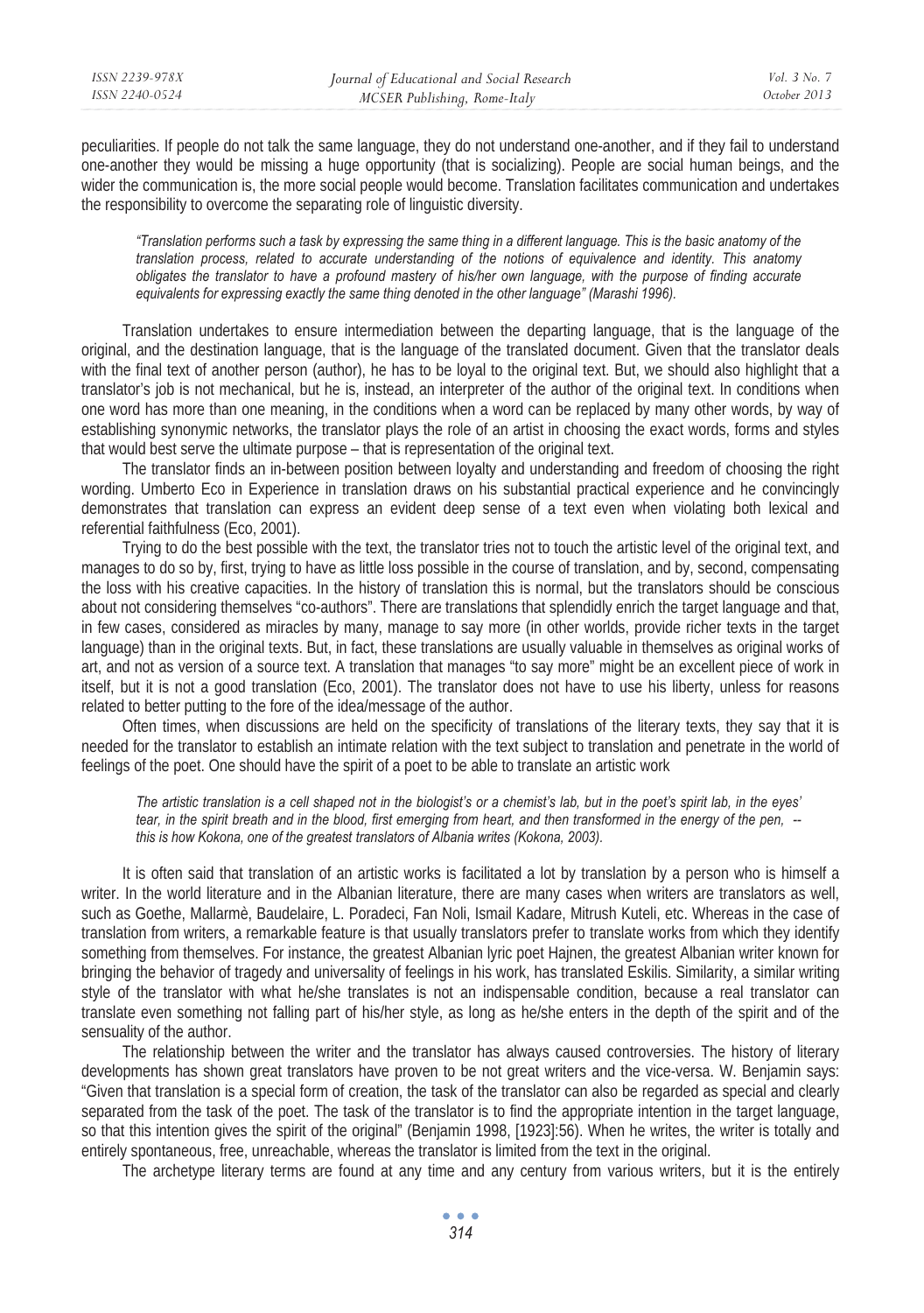different treatment rendering them fully distinguishable. The fable of the work is one part of it, whereas another important part, and even the most complicated one, is the form and style of writing. The writer style is very individual and easily distinguishable from that of another writer. The task of the translator is to offer such a peculiarity to the readers of the target language.

While translating literary texts, the translators should not only understand the linguistic denotation, but even the specific way of its use by the author. Authors play with words, with their various forms or with the use of words, and all these maneuvers are not casual, but deliberate, and this is why it is very important for the translator to transmit such peculiarities in the translated text. The literary texts, in particular the modern ones, have a multitude of interpretations and a hidden emotionality, which can be identified and understood only by a couscous reader. The translator has to be a very couscous reader, who, by means of his/her text, manages to transmit all the meanings contained in a text in the entirety and in-between the lines.

No matter how loyal a translator is, while translating, the translator carries the text through his subjective feelings and choices. Thus, the translation does not always have a guaranteed quality, and this is why frequently the same text needs to be translated from different translators. There is no such thing as perfect translation. "Today, the translator resembles a modern syphilis"( Kokona 2003).

Translation of a poetic text is more difficult than translation of any other text. This is why poetic translations often aim at having a radical review as a challenge to the text in original, but according to the principle of inspiration, which definition depends, as seen, on the critical interpretation of the translator (Eco 2001). One should be very careful when translating poetries. Rhetoric recognizes figures of content (like metaphor, synonym, or oxymoron) in which the substance of the expression is not pertinent, but also in figures of expression like assonance, paronomasia, alliteration. The expressive substance likewise becomes fundamental with regard to phonosymbolic issues and to discursive rhythm in general. Rhyme is like wise perceptible as the substance of the expression, even if it exploits elements already supplied by the lexical system (Benjamin 1998 [1923]: 88).

The British and French, at the end of the XXth century, have shown skepticism on translation of works written in lines in their languages, and have further been in favour of a solution including poetry prose.

# **2. Translation and success**

Stemming from the decisive role of translation for making a book known in many countries of the world, there are scholars and translators recognizing a great role to it in the route of achieving fame and success. But, there are also scholars saying that translation, no matter how good it is, cannot play a considerable role in ensuring a success to the book, if the book in itself is not successful in the original language. "It is clear that translation, no matter how good it is, has no importance whatsoever to the original" says Benjamin. Translation comes after the process of writing of the original work, and often it is said that the work finds its translator not in the era/time it is written. The work in original gets its fame because of its existence, which is separate from the existence or non-existence of a writer. The continuity of reading of books in times different from the writing time means that the work is successful. In general, translation happens when the text in the original has been successful and it is in another phase of the work existence that translation comes into play ensuring a longer useful and successful life of the book. The translator relates his/her work with the success of the work in the original, whereas the contrary is not true – that is translation can never make a book successful. Translation plays an intermediary role to fame and success of the book author. Translation is a rigorously scientific work, in which process prevalence of the text in the original is de facto perceived vis-à-vis relations to translation" (Benjamin 1996 [1923]: 52). Despite any kind of discourse, translation is a process offering a practical choice to the readers to feel and experience, via translation, the same emotions felt and experienced by the one reading the book in the original language.

## **References**

Marashi, Ardian, "Përkthimi para gjyqit", Studim krahasues, (Translation before Court of Law, A Comparative Study) At Gjergj Fishta, Shkodër 1996.

Benjamin Walter, "Iluminations", Korbi, Tirana, 1998

Eco, Umberto, "Experiences in Translation", University of Toronto Press, Toronto Buffalo London, 2001.

Eco Umberto, "Të thuash gati të njëjtën gjë. Përvoja përkthimi", (Saying almost the same Thing, Translation Experiences) Tirana, Dituria 2006, p. 314